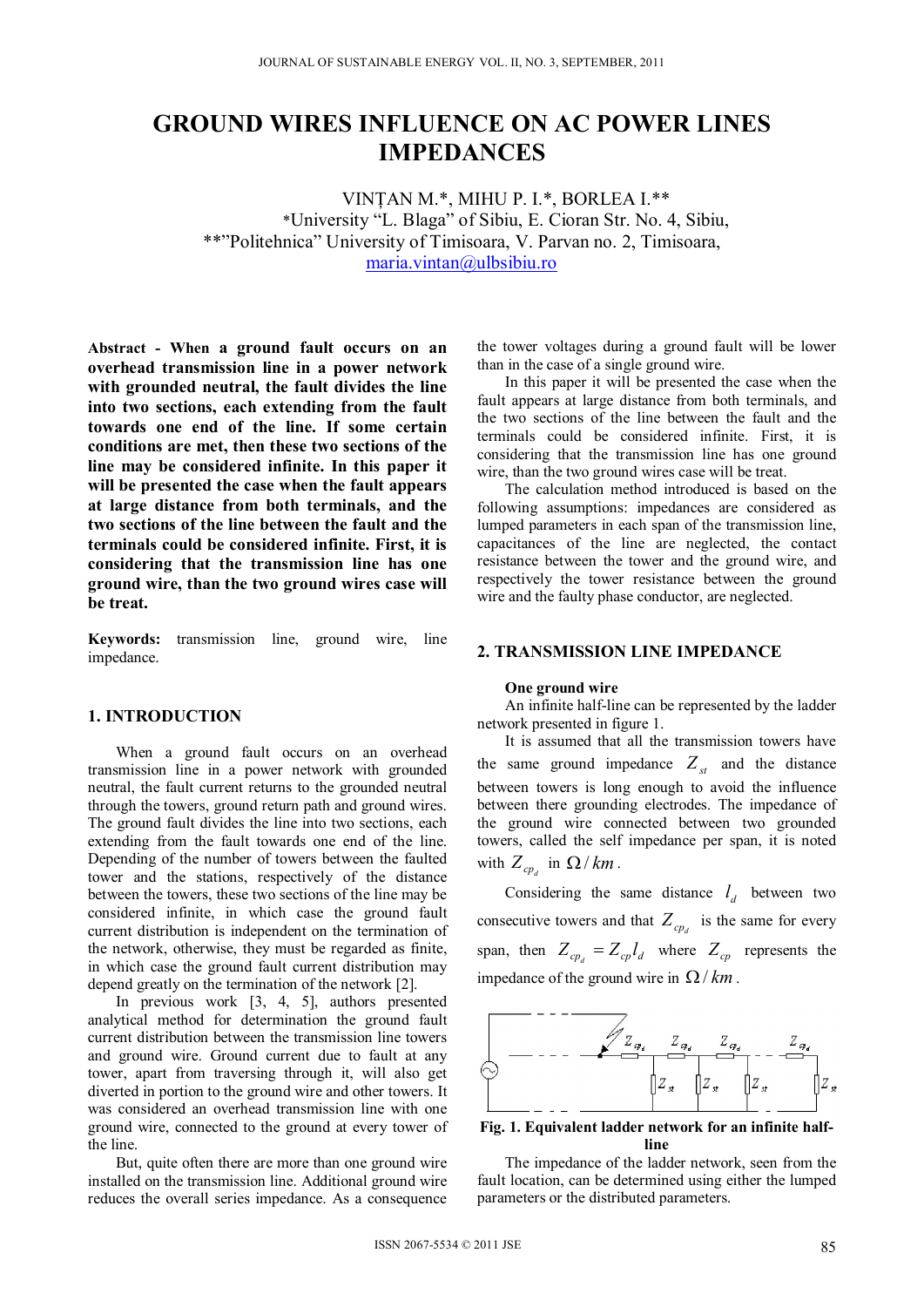In order to determine the equivalent impedance of the circuit presented in figure 1 using lumped parameters, it is applied the continuous fractions theory already presented in [3]. For the equivalent impedance seen from the fault location (figure 1), can be written the following expression:

$$
Z_{\infty} = Z_{CP_d} + \frac{1}{\frac{Z_{st}}{Z_{st}} + \frac{1}{Z_{CP_d} + \frac{1}{\frac{Z_{CP_d}}{Z_{t}} + \frac{1}{Z_{CP_d} + K + Z_{CP_d} + \frac{1}{\frac{1}{Z_{st}} + \frac{1}{Z_{CP_d} + Z_{st}}}}}} \tag{1}
$$

Expression (1) could be written in a recurrent manner using the following equation:

$$
Z_{\infty} = Z_{cp_d} + \frac{1}{\frac{1}{Z_{st}} + \frac{1}{Z_{1\infty}}}
$$
 (2)

From this expression, results the next equation:

$$
Z_{\infty}^{2} - Z_{cp_{d}} Z_{\infty} - Z_{cp_{d}} Z_{st} = 0
$$
 (3)

The solutions of this equation are:

$$
Z_{\infty} = \frac{Z_{cp_d}}{2} \pm \sqrt{Z_{cp_d} Z_{st} + \frac{Z_{cp_d}^2}{4}}
$$
 (4)

The continuous fraction belonging to equation (1) converges to a limit value that represents the first solution (corresponding to the "+" sign) of the equation (4) if there are fulfilled the following van Vleck and Jensen theorem's conditions [3]:

$$
Re(Z_{cp_d}) > 0, Re(Z_{st}) > 0,
$$
  
\n
$$
Im(Z_{cp_d}) < \infty, Im(Z_{st}) < \infty
$$
\n(5)

Therefore, the solution of equation (3) is the following:

$$
Z_{\infty} = \frac{Z_{cp_d}}{2} + \sqrt{Z_{cp_d} Z_{st} + \frac{Z_{cp_d}^2}{4}}
$$
 (6)

Taking into account that usually  $Z_{cp_d} \ll Z_{st}$ , expression (6) can be written as follows:

$$
Z_{\infty} \approx \frac{Z_{cp_d}}{2} + \sqrt{Z_{cp_d} Z_{st}}
$$
 (7)

Expression (6) gives the impedance of an infinite

section of a transmission line, extended from the fault towards one end of the line.

For an infinite line in both directions (the two sections of the line between the fault and the terminals could be considered long), the equivalent impedance is given by the next expression (figure 2) [5]:

$$
\frac{1}{Z_{\infty}} = \frac{1}{Z_{1\infty}} + \frac{1}{Z_{st}} + \frac{1}{Z_{1\infty}}
$$
(8)

This impedance represents the resultant impedance of the two half-lines and the ground resistance of the tower at the fault in parallel.



**Fig. 2. Full-line, infinite on both directions**

The coupling between the faulted phase conductor and the ground conductor is taken into account by  $Z_m$ , which represents the mutual impedance between the ground wire and the faulted phase conductor, per span.

$$
V = \frac{Z_m}{Z_{cp_d}}
$$
, represents the coupling factor.

The voltage rise of the faulted tower  $U_0$  is given by the next expression [2]:

$$
U_0 = (1 - v)I_d Z_{\infty}
$$
\n<sup>(9)</sup>

 $I_d$  in expresion (8) represents the fault current.

#### **Two ground wires**

So far it has been assumed that the transmission line has only one ground wire. When there are two ground wires, the expressions presented for single ground wire can still be used, if  $Z_{cpe}$  and  $Z_{cpme}$  values will represents the group of ground wires and if those conductors are identical and disposed in a mutually symmetrical position. Considering figure 3, the following equations could be written:

$$
U_1 = Z_{cp11} I_{cp1} + Z_{cp12} I_{cp2}
$$
  
\n
$$
U_2 = Z_{cp21} I_{cp1} + Z_{cp22} I_{cp2}
$$
\n(10)

Those two ground wires, being interconnected at both ends,  $U_1 = U_2$ , and the self impedance of the group can be defines as: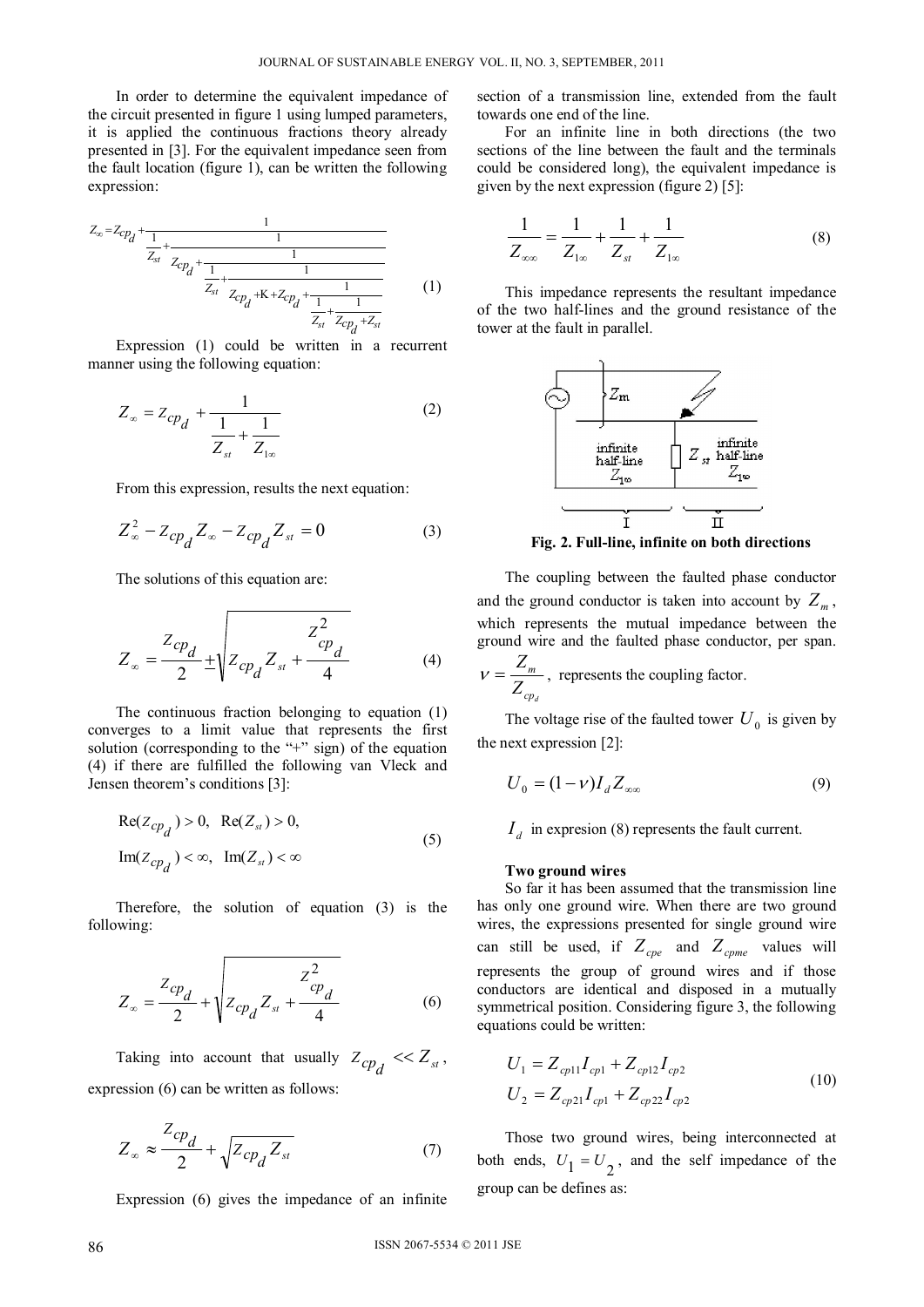$$
Z_{cpe} = \frac{U}{I_{cpl} + I_{cp2}}
$$
\n<sup>(11)</sup>



The mutual impedance between the equivalent ground wire and the faulted phase conductor will be:

$$
Z_{cpme} = \frac{I_{cp1}Z_{cpm1} + I_{cp2}Z_{cpm2}}{I_{cp1} + I_{cp2}}
$$
(12)

From these three expressions, it will be determined the expressions for the self impedance of the equivalent ground wire, respectively for the mutual impedance between equivalent ground wire and the faulted phase:

$$
Z_{cpe} = \frac{Z_{cpl1}Z_{cp22} - Z_{cpl2}^2}{Z_{cpl1} + Z_{cpl2} - 2Z_{cpl2}}
$$
(13)

$$
Z_{cpme} = \frac{Z_{cpm1}(Z_{cp22} - Z_{cp12}) + Z_{cpm2}(Z_{cp11} - Z_{cp12})}{Z_{cp11} + Z_{cp22} - 2Z_{cp12}}
$$
 (14)

### **4. RESULTS**

In order to illustrate the theoretical approach outlined in section above, we are considering that the line who connects two stations is a 220*kV* transmission line. The line has two aluminium-steel ground wire 160/95*mm*<sup>2</sup> (figure 4).

Line impedances per one span are determined on the bases of the following assumption: average length of the span is 250*m*. Ground wire impedance per one span  $Z_{cp_d}$  and the mutual impedance  $Z_m$  between the ground wire and the faulted phase are calculated for different values of the soil resistivity  $\rho$  with formulas based on Carson's theory of the ground return path [1].

In exploring the effects of these factors, an important assumption will be that the magnitudes of the fault currents, as supplied by the line on both sides of the fault location, are known from system studies; no attempt will be made, therefore, to determine these quantities.



**Fig. 4. Disposition of line conductors**

The fault was assumed to occur on the phase which is the furthest from the ground conductors, because the lowest coupling between the phase and ground wire will produce the highest tower voltage [2].

Impedance  $Z_m$  is calculated only in relation to the faulted phase conductor, because it could not be assumed that a line section of a few spans is transposed.

Figure 5 presents the values of the equivalent impedance of the line, composed by two infinite halfline as a function of the towers impedances, for different values of the ground wire impedance.



**Fig. 5. Equivalent impedance of the infinite line as a function of the tower ground impedance**

During ground faults on transmission lines, a number of towers near the fault are likely to acquire high potentials to ground. These tower voltages, if excessive, may present a hazard to humans and animals. Since during a ground fault the maximum voltage will appear at the tower nearest to the fault, attention in this study will be focused on that tower.

The voltage rise of the faulted tower depends of a number of factors. Figure 6 presents the voltage rise of the faulted tower as a function of the tower impedance, for different values of the ground wire impedance. The highest voltage rise of the faulted tower is obtained when the fault appear on the phase which is the furthest